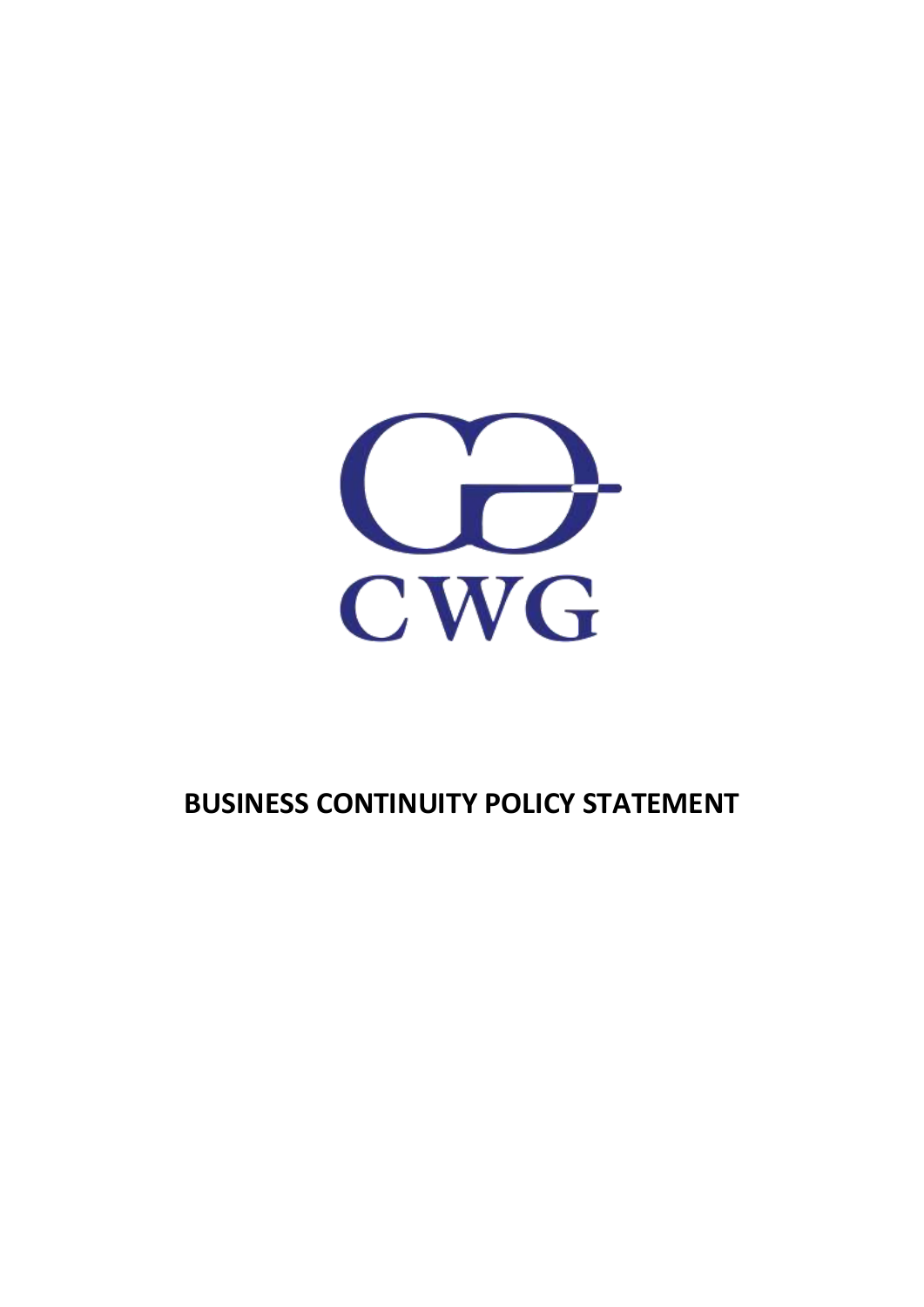## **BUSINESS CONTINUITY POLICY STATEMENT**

CWG has established an overall policy regarding business continuity that:

- is appropriate to the purpose of the organization;
- provides a framework for setting business continuity objectives;
- includes a commitment to satisfying applicable requirements;
- includes a commitment to continuous improvement of the BCMS.

The purpose of implementing a Business Continuity Management System is to prepare for, provide and maintain controls and capabilities for managing CWG's overall ability to continue to operate during disruptions.

CWG recognizes the importance of implementing an effective BCMS and acknowledges that it will use the ISO 22301:2019 standard as the guidance and structure for its business continuity activities.

CWG is committed to:

- comply with applicable legal, regulatory and contractual obligations
- implement, maintain and continually improve the Business Continuity Management System;
- ensure appropriate resources needed for the Business Continuity Management System are available;
- ensure that all employees involved in business continuity management are competent based on appropriate education, training, skills and experience.
- conduct a systematic review of the performance of the BCMS on a regular basis to ensure business continuity objectives are met.